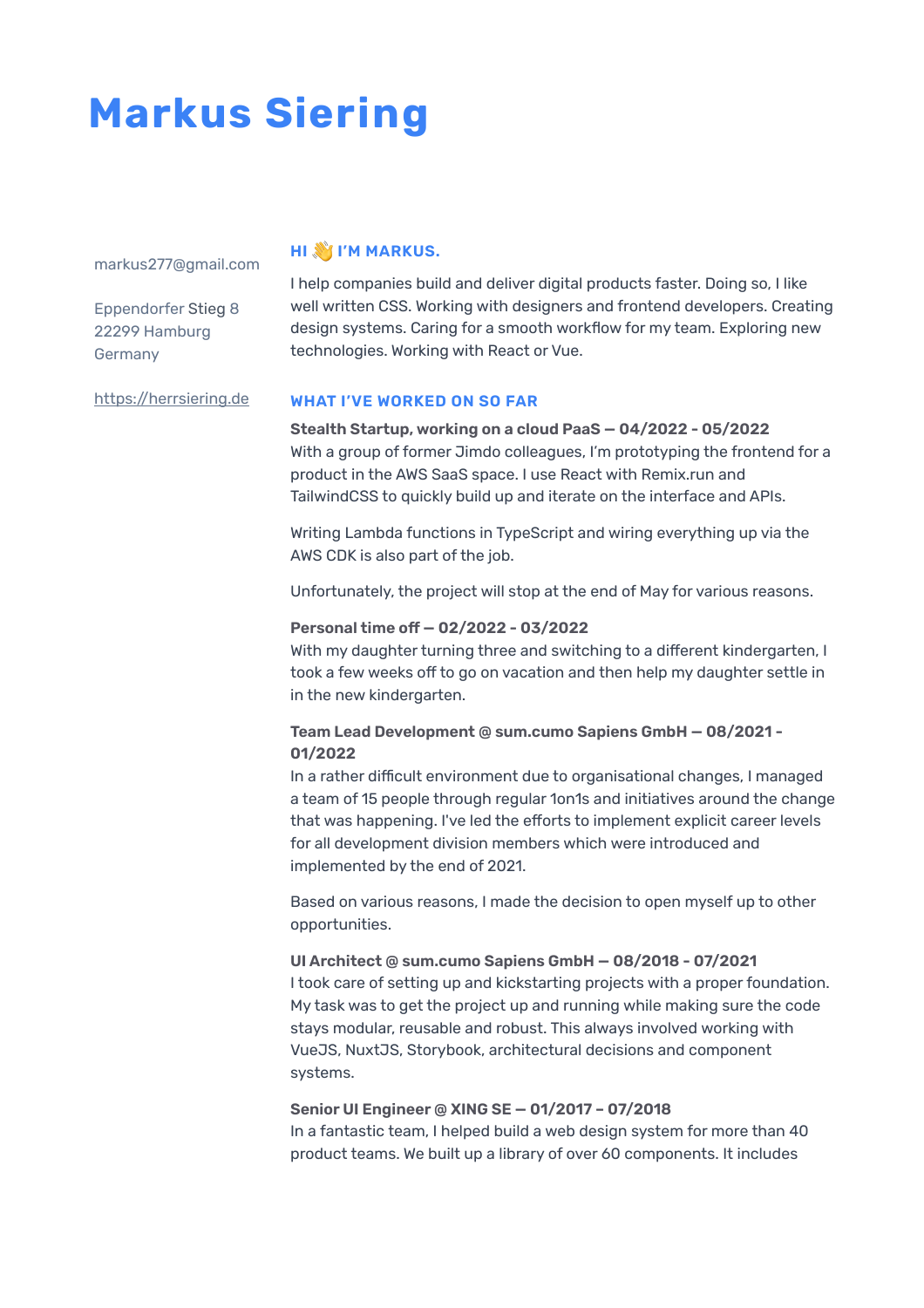contribution guidelines and extensive documentation for the whole design system.

#### **Various roles @ Jimdo — 2012 - 2016**

At Jimdo, I worked in various capacities, starting out as an affiliate marketing specialist and partner project coordinator. Then, I helped built up the newly formed Template Team, taking on a temporary lead role there. I finally worked as a UI Engineer in product development, focussing on the UI Library and building new features for the product. As you might imagine with a startup, I wore many hats, handled whatever problems and projects were facing us and picked up the necessary skills on the way – evolving with the company.

#### **Junior-Projektmanager Technik, Volontär & Praktikant @ achtung! GmbH — 06/2010 - 12/2011**

From starting as an intern until being a Junior PM for all technical parts of a project, I helped various client teams bring their social media ideas from concept into the browser. On the way, I helped designers and (external) developers to communicate in a better way with each other.

#### **EDUCATION**

**Communication Science @ WWU Münster — Magister Atrium, 2011** I mostly code by now, though originally I studied communication science at the IfK Münster. While I chose the theoretical side of the studies, I gained a lot of practical knowledge at campus relations, a group of students offering public relations work for local businesses in Münster.

Next to that, I worked for the agency primus inter pares, a dedicated team of communication specialists. I did everything from writing press releases to building WordPress websites.

#### **SKILLS**

I've been working as a full-time frontend developer since 2015, having gained lots of experience in the space since 2004. Coming from writing HTML/CSS code, I've tried out quite a few things.

I've worked with React and VueJS, played with Svelte and web components. I've built and established design systems in React and VueJS.

Through my last job and also through personal projects, I've used the AWS CDK and feel comfortable with any setup involving serverless or JAMStack environments.

I've established open source libraries instead of using costly in-house wheel reinventions. Ranging from brand new tech stacks to years old code bases, I've worked on all kinds of projects. Doing that, I've learned when to use frameworks and libraries and when to build your own solution. I created complicated frontends for insurances and lotteries in close communication with UX and design. I have written more TypeScript than I ever expected. More GraphQL, too.